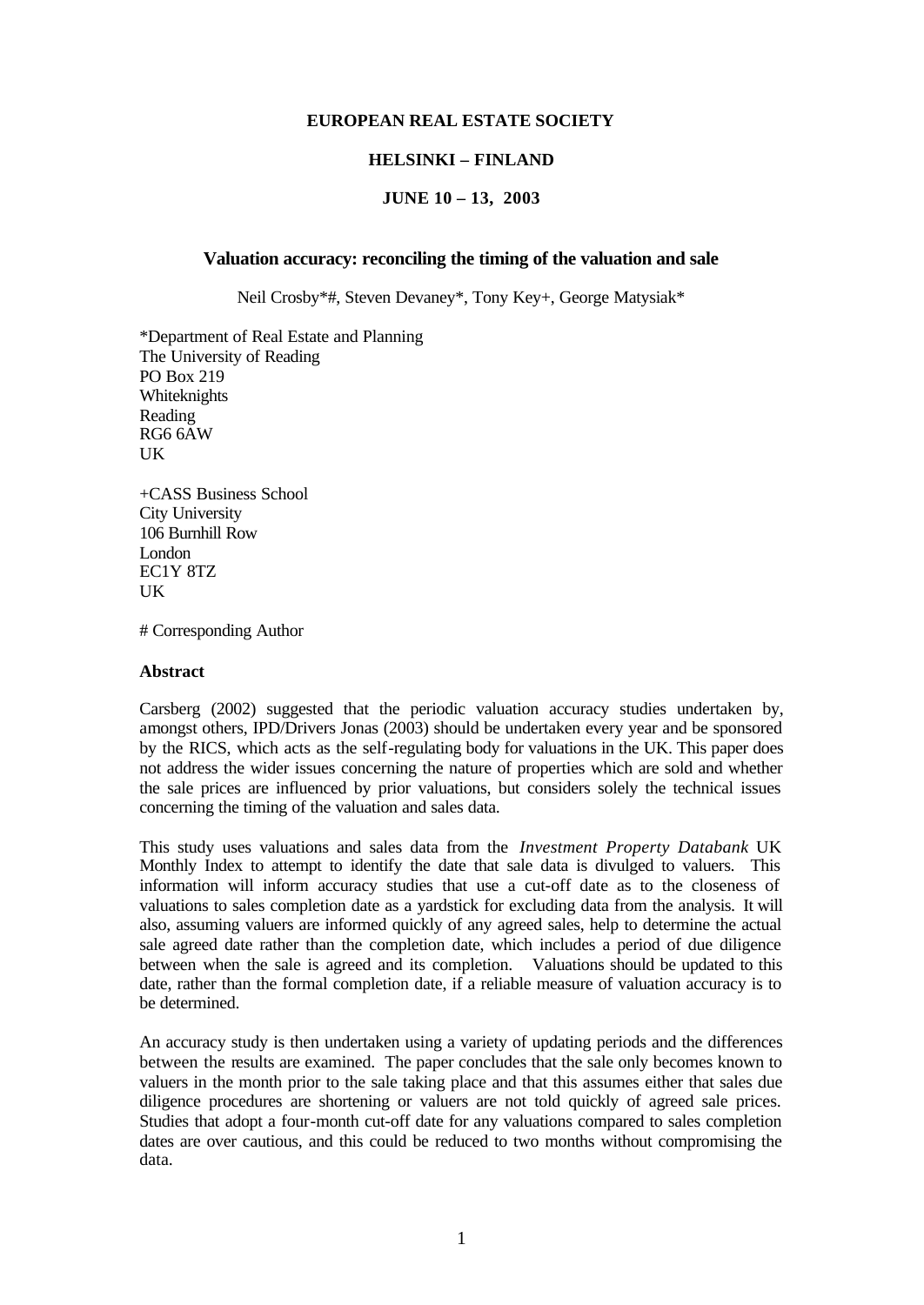# **1. Introduction**

Crosby and Matysiak (2002) developed the valuation accuracy debate and focussed on the issues which they consider essential to developing a meaningful approach to assessing the relationship between valuations and prices. Annual, quarterly and monthly valuations are used in the UK as the major basis of commercial property performance measures and are therefore subject to considerable debate.

During 2001, the Royal Institution of Chartered Surveyors asked Sir Bryan Carsberg, former director of the Office of Fair Trading in the UK, to chair a real estate valuation industry committee addressing certain aspects of the appraisal process. The committee was set up in response to a report by the Universities of Reading and Nottingham Trent (Baum, *et al* 2000), and Carsberg reported in early 2002 with 18 recommendations (Carsberg, 2002). Two of these recommendations referred to the monitoring of the outcome of the valuation process in the UK, making reference to previous work on valuation accuracy, particularly the periodic scrutiny of sales and previous valuations in the Investment Property Databank (see IPD/DJ, 2003 for the latest in a line of seven reports from 1988 onwards).

The relevant recommendations were:

- 1. "*The RICS should enter discussions with Investment Property Databank with a view to agreeing a means by which their data could be used to produce ongoing annual reports on the correlations between valuations and achieved prices as observed by IPD, and consider with the wider academic community how the data can be additionally analysed to provide better information on the currency of valuations. The RICS should also encourage research into the valuation process and behavioural issues and ensure that the knowledge gained is fully integrated into the educational system.*
- *2 The RICS should approach IPD to identify what further information about the composition and performance of valuers contributing to its Indices could be published.*

The RICS Carsberg Review committee was set up to implement these recommendations and reported in late 2002. In relation to the two recommendations above concerning valuation accuracy and variation, it reported:

*RICS has agreed a process with IPD which will give effect to Carsberg recommendations one and two. This will take effect from IPD's annual report in 2003.*

#### RICS (2002)

The first RICS/IPD report on valuation accuracy will build off the existing IPD/DJ series of valuation accuracy reports and the first one is due in 2003. However, in consultation with a steering group comprising of academics from the University of Reading and City University, the approach to the accuracy study is being changed and developed and this paper sets out part of that development. Some of this development will appear in the 2003 RICS/IPD study but subsequent studies will further develop the approach.

This paper addresses issues attached to timing and updating of valuation to sale date. The first issue concerns the updating of valuation to the sale date. The question being addressed is: what updating mechanism and length of time should be used to change the valuation to what it would have been had it taken place at the same time as the sale? This time is normally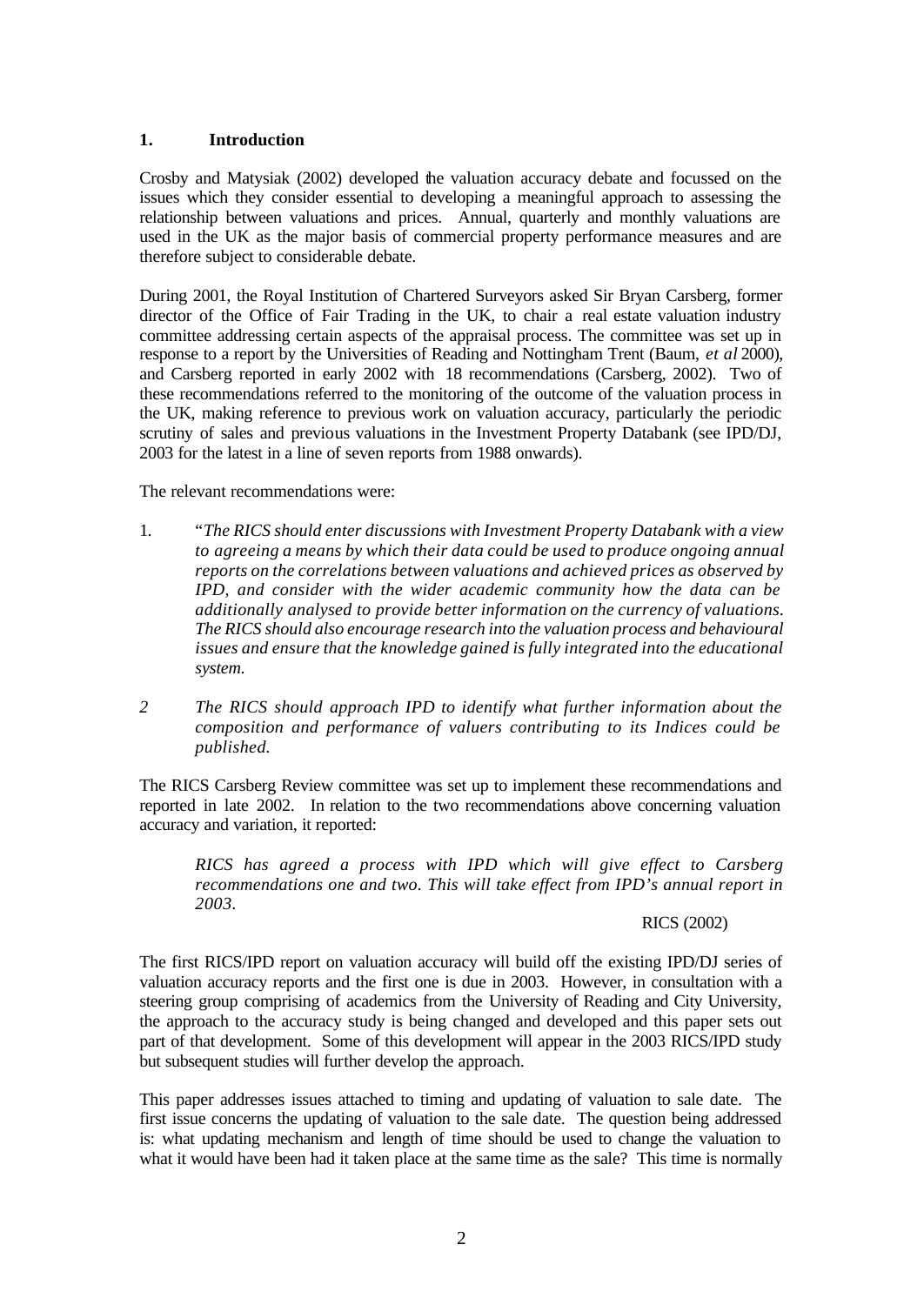taken to be the sale completion date, but the actual date the sale price is agreed/set will be earlier, allowing time for due diligence and legal procedures to take place.

The second issue relates to the contamination of the valuation by knowledge of the sale price, at a date prior to the sale completion date. The two issues are connected as the sale price will be known in advance of the completion date and may be passed onto the valuer doing a performance measurement valuation after the sale is agreed but before it is completed. In addition to knowing how long the period is between sale price agreement and completion date, it is also necessary to find out whether valuers appear to know about the agreed sale price or if are they kept unaware by owners and fund managers.

Some of these questions could be answered by survey work of valuers and owner/managers, but the results reported in this paper are based on a preliminary analysis of valuations and sale prices in the Investment Property Databank UK Monthly Index. It attempts to identify the date that sale data is divulged to valuers by examining valuation movements in the months leading up to completion. This information will inform accuracy studies that use a cut-off date concerning the closeness of valuations to sales completion date as a yardstick for excluding data from the analysis. It will also, assuming valuers are informed quickly of any agreed sales, help the determination of the actual sale agreed date rather than the completion date, which includes an element of due diligence between when the sale is agreed and its completion. Valuations should be updated to this date, rather than the formal completion date, if a reliable measure of valuation accuracy is to be determined.

# **2. Literature review**

The Market Valuation definition is:

*Market Value is the estimated amount for which a property should exchange on the date of valuation between a willing buyer and a willing seller in an arm's-length transaction after proper marketing wherein the parties had acted knowledgeably, prudently, and without compulsion*. (IVSC, 2001).

The *accuracy* of any valuation is, therefore, defined as how close the valuation is to the exchange price in the market place. Studies of valuation accuracy have therefore consisted of measuring the relationship between valuations and subsequent sale prices of individual properties.

The last in the series of seven IPD/Drivers Jonas "Variance in Valuations" studies between 1988 and 2002 was published in May (IPD/DJ, 2003). It is in fact an *accuracy* study within the definitions given above, as it compares valuations with sale prices. The study has 19 years of data from 1983 to 2001 with around 13,000 commercial property sales matched with previous valuations. The average number of transactions for each year is close to 700 and over the last five years, the number is just over 1,000 for each year (IPD/DJ, 2003).

This work is aimed at a practitioner audience but has been criticised by academic commentators for the lack of explicit technical information concerning the basis of the study and the detail of the output of the statistical analysis (Matysiak and Wang, 1995). These criticisms are not only made of the IPD/Drivers Jonas studies but have also been made of other accuracy studies.

Matysiak and Wang (1995) and Blundell and Ward (1997) are the two other major accuracy studies in the UK. Both use data from the Jones Lang LaSalle Property Performance Analysis System (PPAS). Blundell and Ward used 747 transactions between 1973 and 1990 and Matysiak and Wang (1995) used a smaller sub-set of 317 transactions from the same dataset from 1973 to 1991.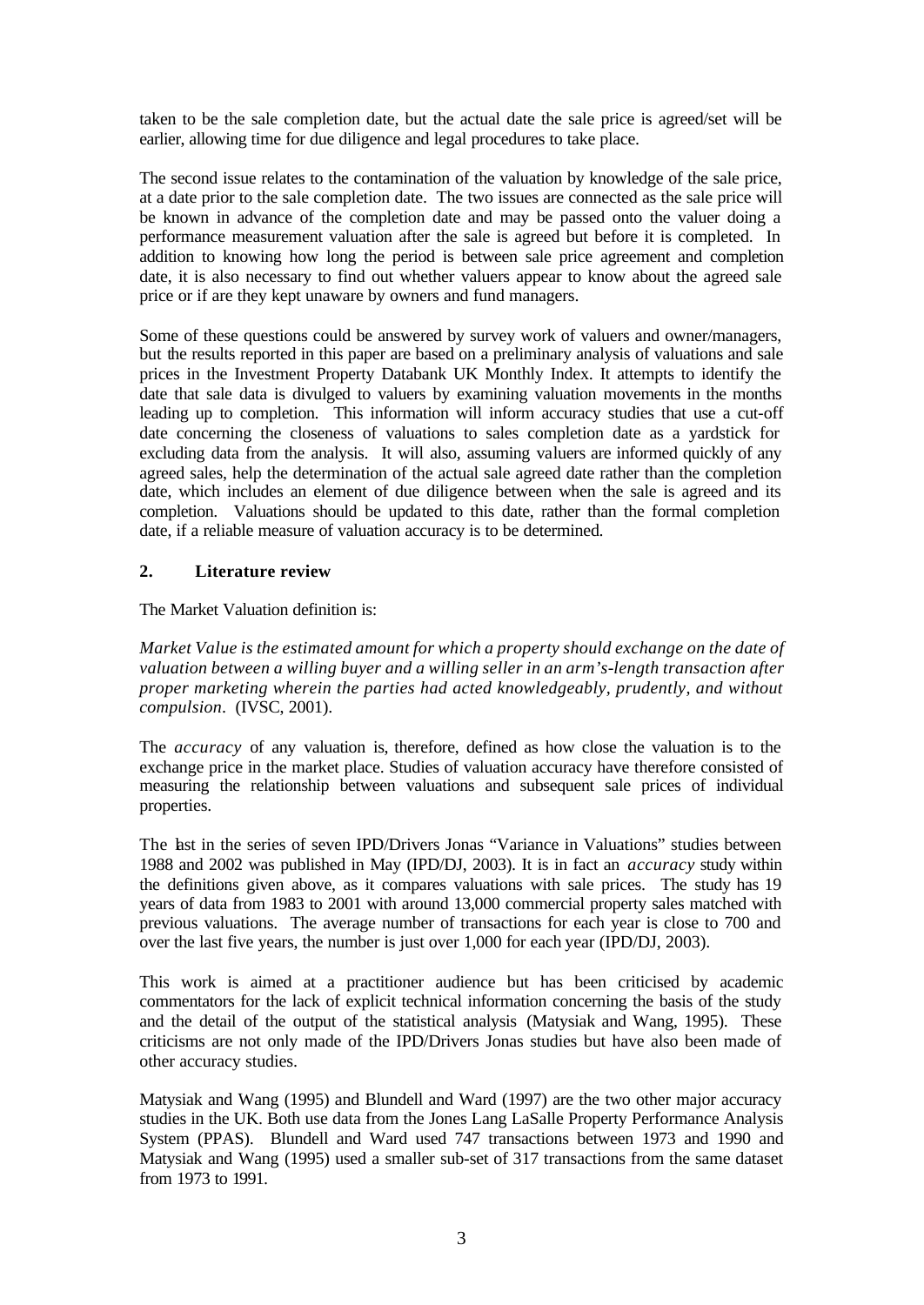In the US, there have also been a number of studies; for example, Cole *et al* (1986), Webb (1994) and Fisher *et al* (1999). Newell and Kishore (1998) and Parker (1998) have also carried out accuracy studies in Australia.

Crosby and Matysiak (2002) examined these studies and raised a number of issues which can be isolated from the review. These were the independence of sale price and valuation, the nature of individual sale price and valuation, selection bias, the timing of sale price and valuation, market state, the lagging of valuations, the segmentation of data, liquidity of markets and the statistical methods of analysis and reporting. This paper concentrates on the timing issue and approaches to data transformation.

Accuracy studies have to address the issue that a sale takes time to transact and the sale price is known at a point in time before the actual transaction date. On this aspect, Crosby and Matysiak (2002) isolated a number of issues. The first is the number of valuations excluded from the analysis as being possibly contaminated by knowledge of the sale price, the second is the data used to update the valuation to the sale date and the third is the time scale of this transformation.

The whole problem is tied to the property sale process. This process requires a number of legal formalities to be completed, so the actual sale price may be decided some time in advance of the completion date. In the UK, a contract date usually precedes the completion date. In addition to the legal processes, confirming title and other matters, between sale price agreement date and contract date. In 1995, the Investment Property Forum carried out a study of the sale process in an attempt to identify where it could be made more efficient and shorter, increasing the liquidity of the UK commercial property market. The report made a number of recommendations concerning the whole transaction process including the period between the provisional agreement of price and completion. They suggested significant steps could be taken to reduce transaction time with sellers being much more organised in terms of availability of documentation and more standardisation of legal documents (IPF, 1995).

In 1996, the IPF followed this up with a guidance note concerning transactions, to facilitate and speed up the process. They suggested formats for the contents of a complete property information package at the outset of the transaction and detailed the information to be included (IPF, 1996). But neither of these reports gave any indication of how long this process normally took in the UK investment market.

Two years later, McNamara (1998) surveyed 31 property professionals working for property consultants or owners. They suggested that due diligence plus settlement time ranged from 5 weeks for high street retail units and retail warehouses, through 79 weeks for offices and business parks to 13 weeks for major shopping centres. Total time to completion including the marketing period to find a buyer ranged from 9.7 weeks for a large town retail unit to 21.6 weeks for the major in-town shopping centre. This suggests that a sale price will be fixed at least one month and up to 3 months before the official completion date. The period of the adjustment therefore needs amending from the date of completion of the sale to a date sometime before the completion date. The literature suggests somewhere between one and three months and that this varies for each segment of the market.

This information impacts on the other adjustment that accuracy studies have to make regarding which of any previous valuations are not affected by prior knowledge of the sale price. Fisher *et al* (1999), using quarterly valuation data, assumed at least two quarters differential. Blundell and Ward (1997), also using quarterly data, went to the penultimate valuation before the sale. Their minimum was therefore just over 3 months. The average gap was around 4.5 months. The IPD/Drivers Jonas studies used annual data and the average gap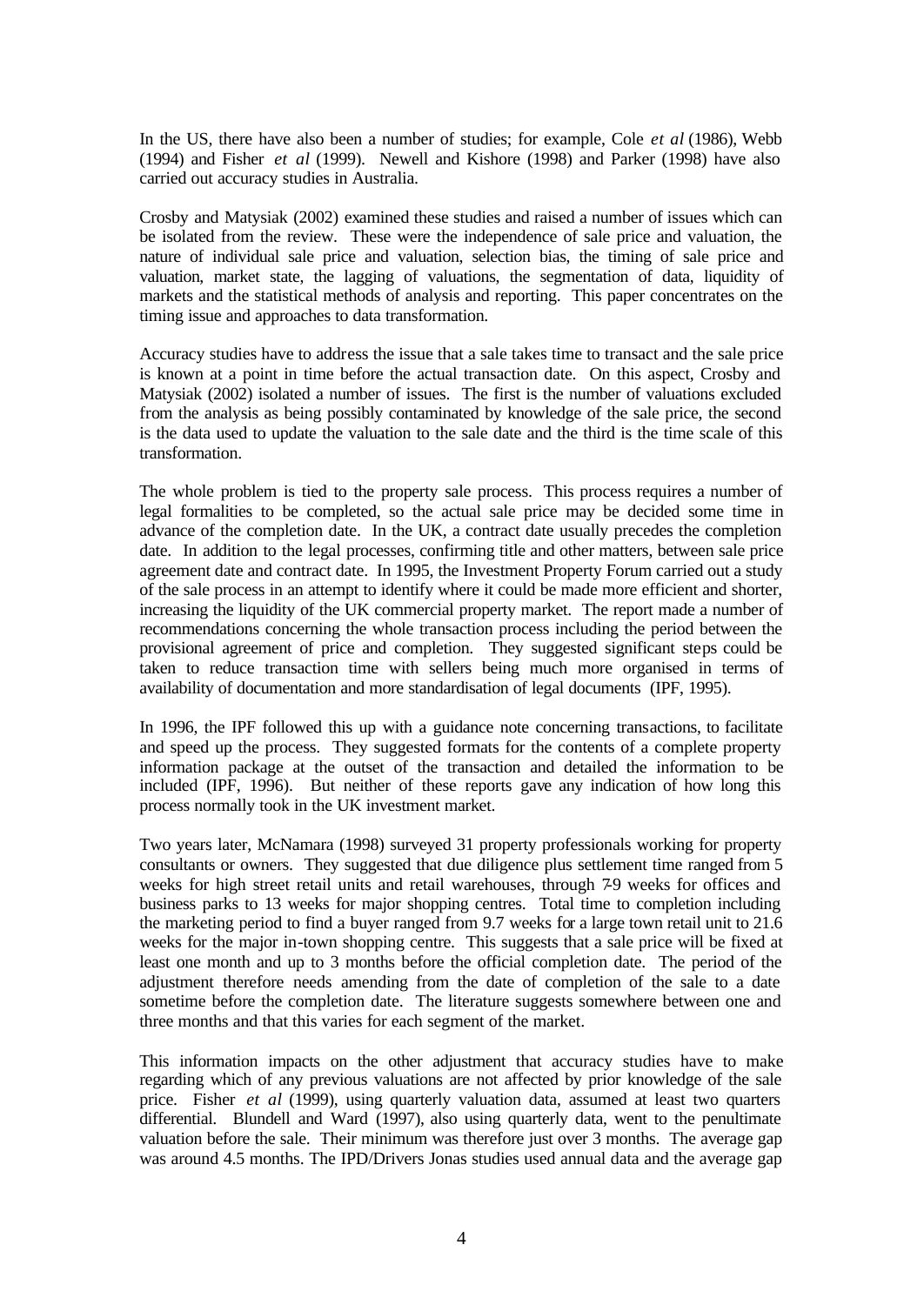between valuations and prices was over 9 months (see, for example, IPD/Drivers Jonas, 1990) based on the control that no valuation closer than 4 months to the sale price was used.

Having identified the period of adjustment, the final issue relates to the approach to adjusting for any value changes in that period. IPD/Drivers Jonas measured the absolute differences between valuation and sale price, but then attempted to isolate systematic and random errors. Systematic errors will pick up the average difference between the valuations and prices and therefore takes account of the average change in the sold properties. Blundell and Ward (1997) also used the data untransformed but test for market change within their statistical analysis. Matysiak and Wang (1995) explicitly updated valuations and used the IPD capital growth rather than the capital growth from the PPAS as they argued that the PPAS system valuations were under scrutiny. They argued that since any capital growth index is purely a function of the change in valuations, updating the valuations using the capital growth index introduces an element of "self-referencing" (Matysiak and Wang, 1995).

Cole, Guikey and Miles (1986) used the consumer price index assuming that a sale took place in mid-quarter. This assumes property markets and inflation move in tandem. Fisher, *et al* (1999) used the capital gain component of NACREIF database, the same database that they were using for the analysis, adopting the capital gain from the "appropriate property type and geographic division" of the data.

The various methods adopted raise a number of questions concerning analysis for the time differential. Using valuations close to the sale date increases the risk of prior knowledge. However, increasing the time differential between valuation and sale date increases any error due to the change in the actual property value being different to the index value. The McNamara survey results suggest that the UK studies reported above have taken proper precautions to eliminate any valuations which might have been contaminated by prior knowledge and, if anything, suggests that they have been overcautious. Without researching the institutional context in the US, which we have not done for this paper, the only comment about the Fisher study is that in the UK context it also looks overcautious.

Regarding the index used to update, although Matysiak and Wang (1995) question the validity of adjusting by a capital growth index partly based upon the same properties which are being analysed, there is logic to the Fisher, *et al* (1999) approach. The objective is to place the valuation on the same time frame as the sale and so using the changes in valuations from the same data set gives some indication of what the valuation would have changed to without any prior knowledge. On balance, this is the preferred approach.

The final question raised by the timing issue concerns changes to the property in the intervening time between valuation and sale, for example, capital expenditure. Where this was the case, Fisher *et al* (1999) took expenditure into account in the valuation. This raises questions of whether cost equals value and Mokrane (2002) inserts capital expenditure into a regression equation as a percentage of the valuation in an attempt to identify its effect on value. A major question centres on the type of expenditure and its effect on value and price. Excluding properties with expenditure in this period is a safer option.

The research questions addressed by this paper are therefore:

- ß Is there any evidence that the valuations show increased movements to the sale price in a particular month before the sale completion date indicating prior knowledge of the price?
- ß Does updating valuations to dates other than the completion date impact on the accuracy of valuations?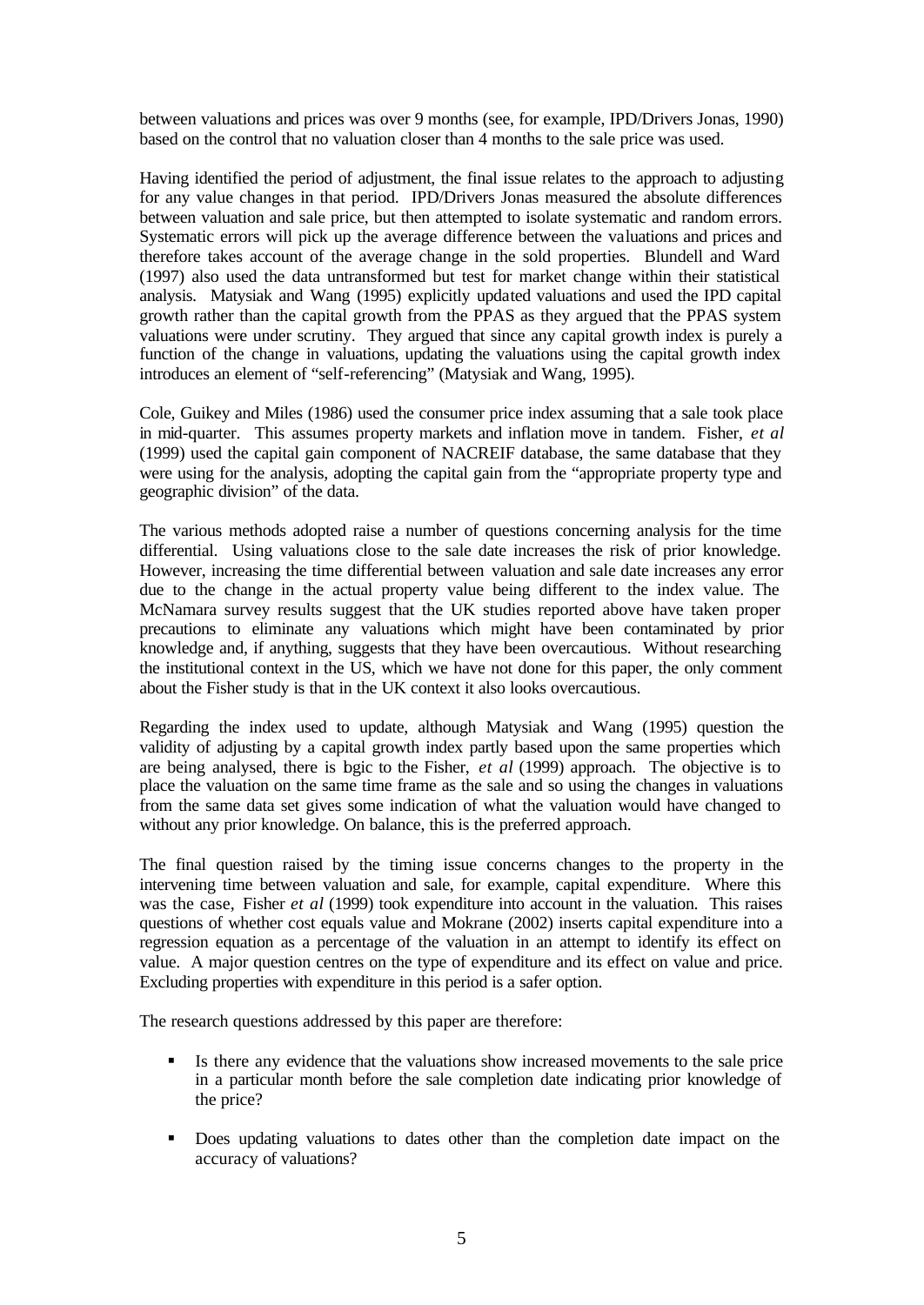This paper addresses the timing issue in two ways.

Firstly, for 2002 transactions involving properties in the monthly index, the sequence of valuations up to the point of sale were examined. Of interest is whether there is a particular point at which valuations converge towards the sale price more than would otherwise be expected given market movements. We report the all property results and disaggregation by main sector: retail, office and industrial.

Secondly, for each transaction, the first valuation outside a four-month window back from the completion date was identified and this was then updated to a number of different points. The points were three months, two months and one month before sale, and the sale completion month itself. At each point, the difference between the updated valuations and the sale prices were calculated. The distributions of these differences were then compared to see how the point of updating affects the conclusions made about valuer accuracy. Finally this exercise was repeated using the first valuation outside a two-month window, which were then updated to two months and one month before completion and to the actual completion date and the results of the analyses compared to see if any significant differences in accuracy emerged.

# **3. Data transformation and analysis**

The data used in this analysis of valuation accuracy are individual transaction records for properties in the IPD UK Monthly Index for properties sold in 2002. These records include information on the sale price and completion date, the type and location of each property, and the previous valuations for those properties. The price agreement date in each case is unknown and this affects the approach to updating valuations described below. All the handling and processing of individual property data was done by IPD to maintain investor confidentiality.

Sales transactions for 2002 were identified from the monthly databank. Not all of these transactions were suitable for analysis. For instance, some of the transactions were not individual sales, but part of portfolio deals. In these cases, the sale price may not reflect OMV, but contain either a discount or premium to OMV from being part of a bulk purchase. Properties in sectors such as hotels and agricultural land were also excluded. These do not form a significant part of institutional portfolios and so only a small number of these deals are captured in the IPD database. This still leaves 417 transactions on which analysis can be undertaken, 241 retail, 111 offices and 65 industrial.

For part of the analysis, valuations needed updating for time. In these cases, the average capital growth for the property's type and location were used. The segments used for this purpose were as follows:

Standard Retail South East, Standard Retail Rest of UK, Shopping Centres (Malls), Retail Warehouses, City of London Offices, Midtown / West End London Offices, Rest of South East Offices, Rest of UK Offices, South East Industrials, Rest of UK Industrials.

The market in 2001 and 2002 was fairly static, with the all property capital growth index falling by 0.5% in 2001 and increasing by 2.5% in 2002. Retail fell by 1.3% in 2001 but recovered by around 6.5% in 2002. Offices increased by 0.5% in 2001 but fell in 2002 by over 2%. Industrials were virtually static in 2001 and increased slightly, but by less than 2% in 2002 (IPD, 2003).

The first question is whether there is any evidence that the valuations show increased movements to the sale price in a particular month before the sale completion date, which may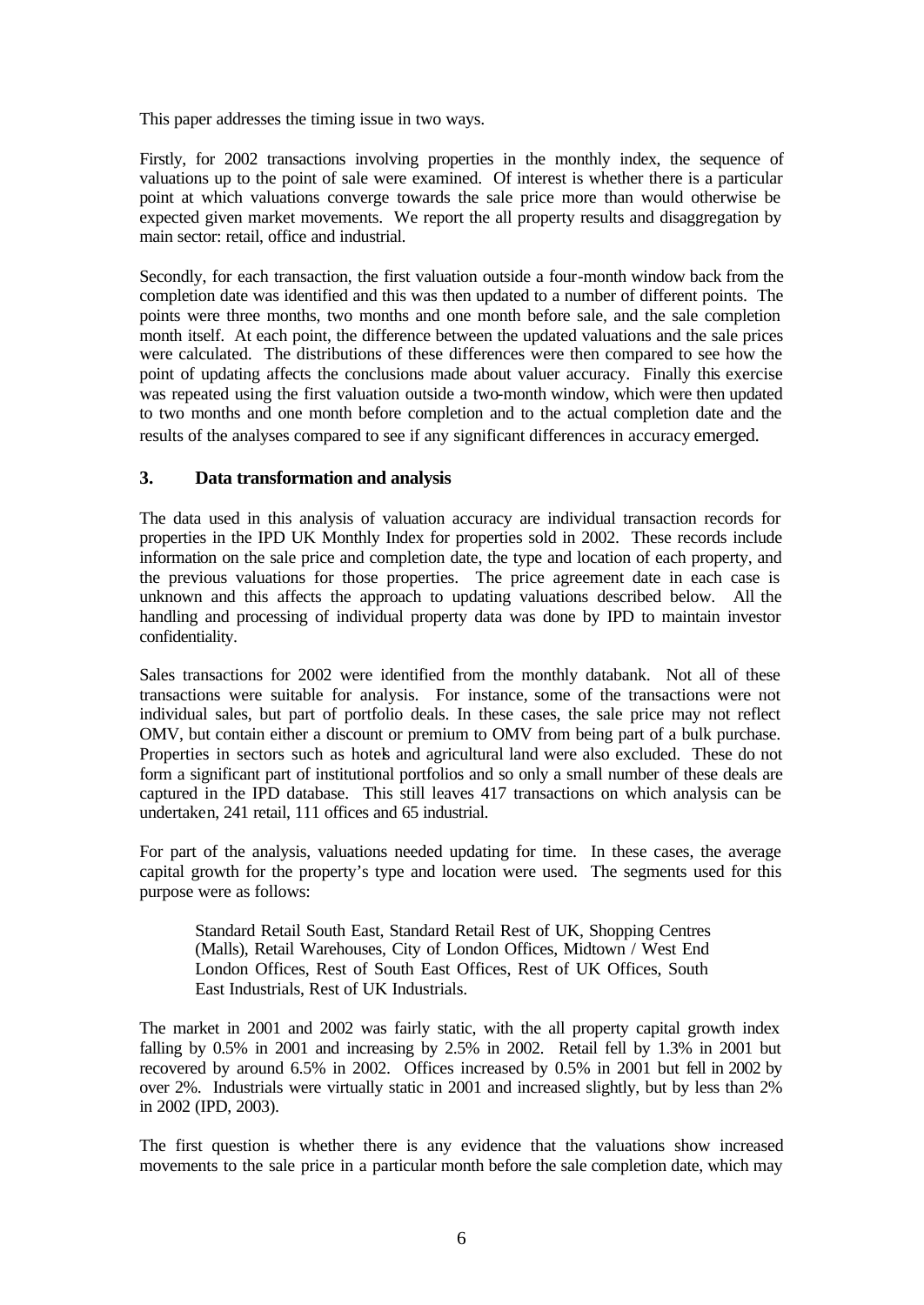indicate prior knowledge of the price. Table 1 and Figure 1 set out the average percentage difference between sale price and monthly valuations undertaken in the year before the sale, broken down by the three main sectors of retail, office and industrial.

|                | <b>Retail</b> | <b>Office</b> | <b>Industrial</b> | <b>All Property</b> |
|----------------|---------------|---------------|-------------------|---------------------|
| V <sub>1</sub> | 2.4%          | 3.8%          | 5.7%              | 3.3%                |
| V <sub>2</sub> | 4.9%          | 5.9%          | 6.8%              | 5.4%                |
| V <sub>3</sub> | 5.7%          | 6.4%          | 7.0%              | 6.1%                |
| V4             | 6.4%          | 5.7%          | 7.8%              | 6.5%                |
| V <sub>5</sub> | 6.8%          | 6.1%          | 7.8%              | 6.8%                |
| V <sub>6</sub> | 6.4%          | 6.0%          | 8.0%              | 6.6%                |
| V <sub>7</sub> | 6.5%          | 6.3%          | 8.3%              | 6.7%                |
| V8             | 6.4%          | 6.3%          | 8.5%              | 6.7%                |
| V <sub>9</sub> | 5.8%          | 6.2%          | 8.2%              | 6.3%                |
| V10            | 5.9%          | 6.5%          | 8.1%              | 6.4%                |
| V11            | 5.5%          | 6.6%          | 8.0%              | 6.2%                |
| V12            | 5.5%          | 6.7%          | 8.1%              | 6.2%                |

**Table 1: Difference between valuation and sale price IPD Monthly Index 2002 (V1 = valuation in month before sale, etc)**

Overall, the last valuation is on average 3.3% below the sale price. The previous month's valuation is on average 5.44% below the sale price and the monthly valuation before that is 6.08% below sale price. The previous 9 average differences between valuations and sale prices are then all within a range of 6.21% to 6.77%. This suggests that movement towards the sale price takes place no more than two valuations before the sale and that the major change is in the last valuation before the sale. This may indicate that prior knowledge of agreed sale prices is not in the valuer's domain until, at most, two months before completion date.

Table 2 and Figure 2 illustrate the shape of this movement more clearly by examining the average change in the valuations from month to month and then the remaining difference between the sale price and the last valuation.

| <b>Retail</b> | <b>Office</b> | <b>Industrial</b> | <b>All Property</b>                                                                     |
|---------------|---------------|-------------------|-----------------------------------------------------------------------------------------|
| 2.9%          | 6.0%          | 7.2%              | 4.4%                                                                                    |
| 3.5%          | 2.5%          | 1.2%              | 2.9%                                                                                    |
| 1.0%          | 0.7%          | 0.3%              | 0.8%                                                                                    |
| $0.9\%$       | 1.5%          | 1.0%              | 1.1%                                                                                    |
| 0.6%          | 0.5%          | 0.0%              | 0.5%                                                                                    |
| $-0.2\%$      | 0.0%          | 0.3%              | $-0.1%$                                                                                 |
| $0.1\%$       | $0.4\%$       | 0.5%              | 0.3%                                                                                    |
| $-0.1\%$      | $0.0\%$       | 0.3%              | 0.0%                                                                                    |
| $-0.4\%$      | 0.0%          | $-0.1%$           | $-0.2\%$                                                                                |
| $0.1\%$       | 0.3%          | $0.7\%$           | 0.2%                                                                                    |
| $-0.3\%$      | 0.3%          | 0.2%              | 0.0%                                                                                    |
| $0.1\%$       | 1.2%          | 0.2%              | 0.4%                                                                                    |
|               |               |                   | $2002$ (1) – sait price, $x_1$ – valuation in month prior to sait price, $\mathfrak{m}$ |

**Table 2: Average differences between monthly valuations from period to period and between the final valuation and the sale price for each transaction - IPD Monthly Index 2002 (P = sale price, V1 = valuation in month prior to sale price, etc)**

Note:  $P =$  sale price,  $V1 =$  last valuation before sale price in month prior to completion of sale price,  $V2$  = penultimate valuation prior to sale, etc up to  $V12$  = valuation carried out approximately a year before sale.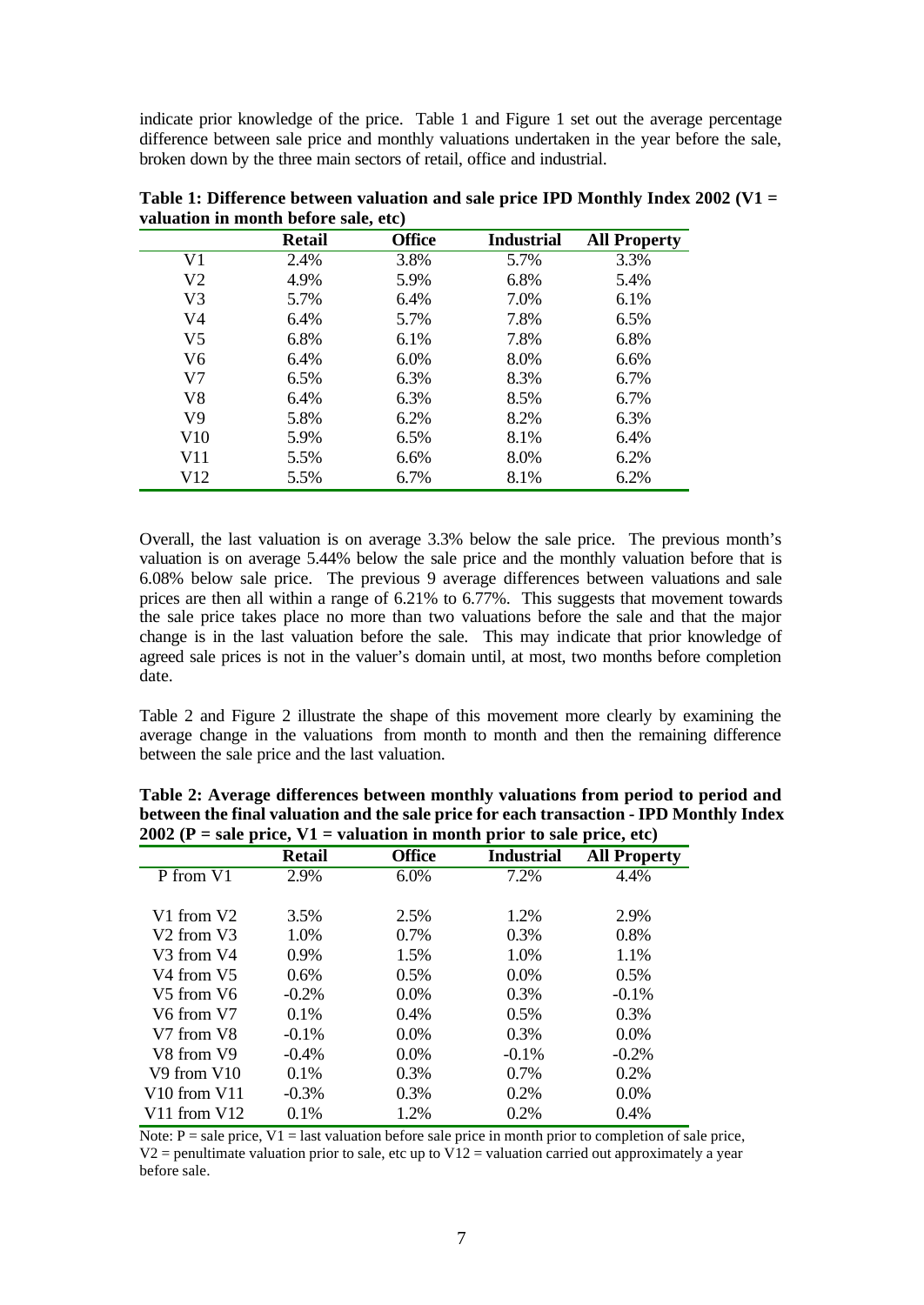The average change is rarely more than 1% until the last valuation before sale, where it moves significantly. This movement is most pronounced in the retail and office markets. There is also a significant difference between the last valuation and the actual sale price. Both of these figures are larger than the differences between the previous 10 valuation periods<sup>1</sup>.

The last valuation could not be done more than 1 month from the completion date. It would be expected that the valuation done closest to the sale date would be the most accurate due to market change, but that this movement towards the sale price would not accelerate in the last month.

Tables 1 and 2 in the Appendix set out the fuller results of the analysis of the monthly valuations.



**Figure 1: Differences Between Sale Price and Previous Valuations – IPD Monthly Index 2002**

l

 $1$  T tests set out in appendix Table 3 show that the change in the last month's valuation over the previous valuation and the *difference* in the sale price from the last month's valuation are statistically significant.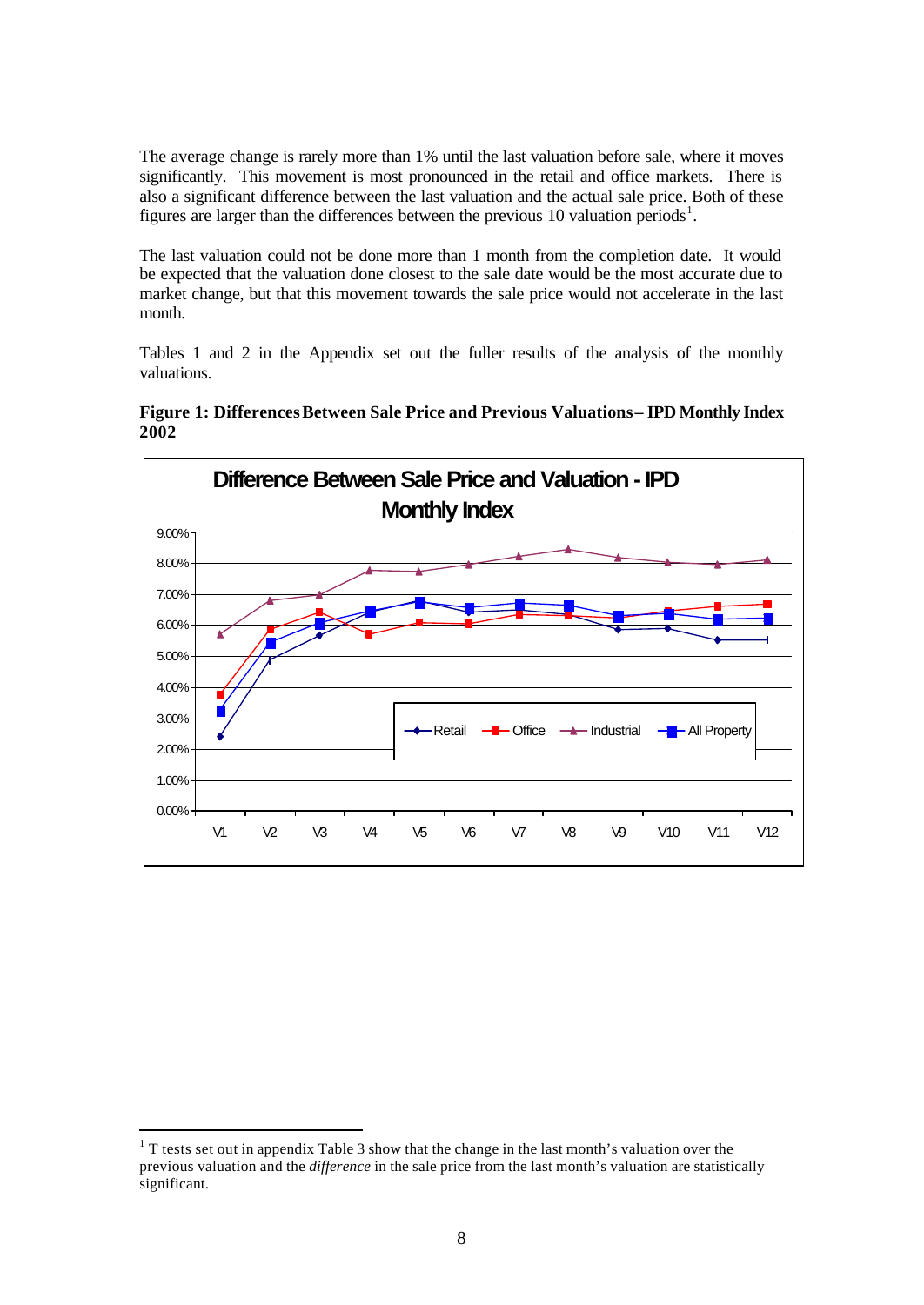

**Figure 2: Average Changes in Valuations in Year Prior to 2002 Sale of Properties from Monthly IPD Index** 

The conclusion from this first analysis is that valuers, for whatever reason, appear to be unaware of the agreed sale price until, at best, the last valuation before the sale. This valuation takes place in the last month before the sale so taking valuations within two months of the sale price would not compromise an accuracy study. So far, the major studies in the UK have taken a minimum of three months and in the case of the IPD study this creates an average lag of nine months between the valuation and the sale price, with some annual valuations being up to 15 months behind the sale.

Some questions regarding the transaction process still remain. Are the monthly properties in any way different to those held in the quarterly and annually valued portfolios (more liquid assets sought for the unit trusts, for example)? Does this mean that due diligence periods have shortened in the UK or are the valuers not being informed at draft valuation meetings (Baum, et al, 2000) concerning the provisional sale prices until all due diligence has been completed?

These points are also important for the second research question that relates to the updating period for the gap between valuation and sale price. The accuracy studies which have updated have always updated right up to completion date even though due diligence means that the price was negotiated earlier. The monthly valuation data analysed above suggests that the agreement date is closer to the completion date than does the McNamara study. As yet we have not undertaken our own study of the transaction process and so cannot conclude on whether the gap has shortened or the information flows are slow to reach the valuers. But the two strands of evidence suggest that the price is agreed somewhere between a few weeks and three months before the completion date. We have therefore tested the valuation accuracy figures to four dates: the completion date, 1 month before completion, two months before completion and three months before completion (termed 3 month boundary in Table 3).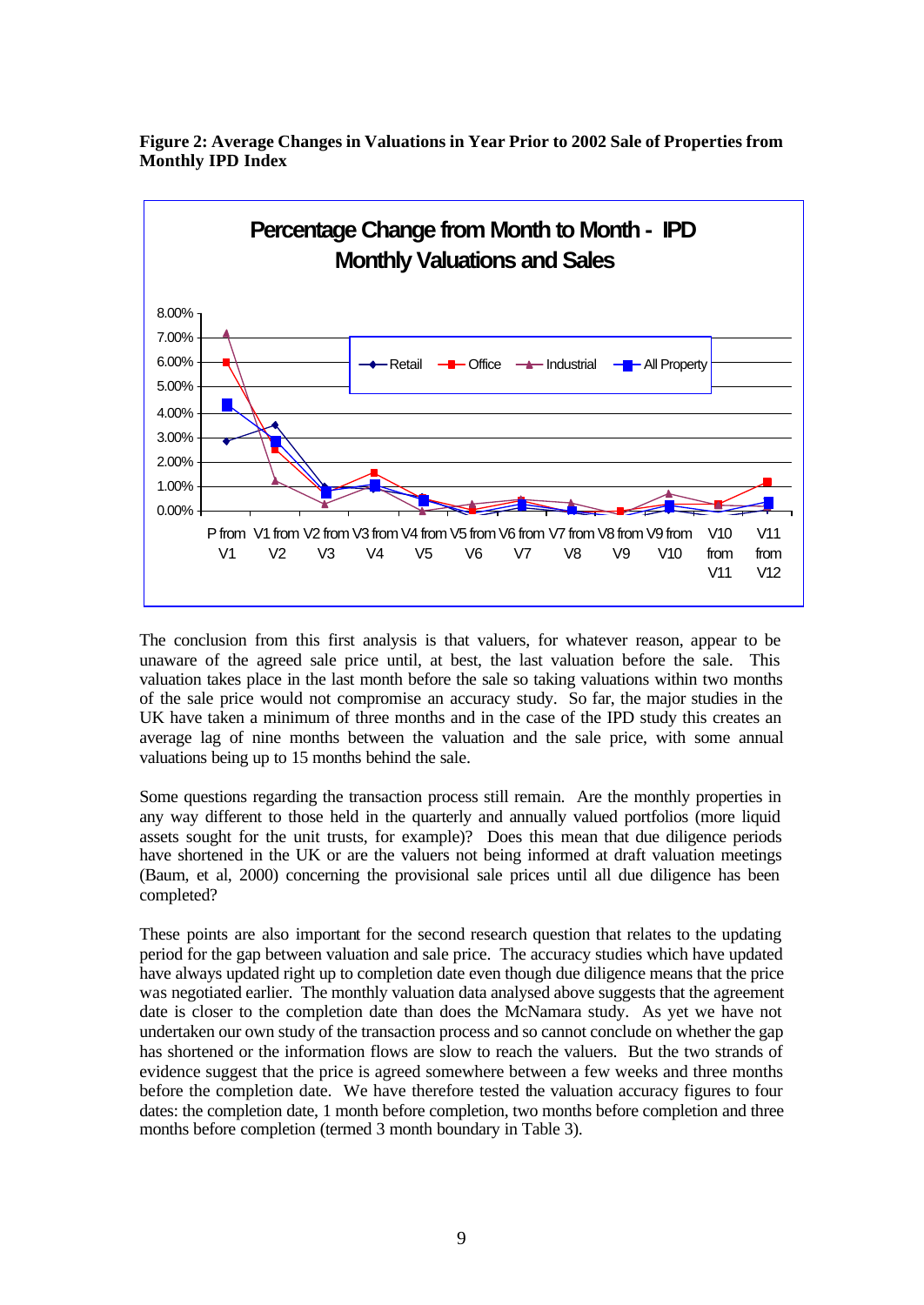Two analyses have been undertaken; assuming the criteria used in many previous accuracy studies that that no valuation of closer than four months to the sale price can be used and the new criteria that a valuation up to two months before the sale completion date can be used. Table 3 summarises the results and the full results are set out in the appendix Table 4.

| -----                                           |                                                 |               |                   |                                |  |  |  |  |  |
|-------------------------------------------------|-------------------------------------------------|---------------|-------------------|--------------------------------|--|--|--|--|--|
|                                                 | <b>Assumption 1: Vals are 4 months or older</b> |               |                   |                                |  |  |  |  |  |
|                                                 | <b>Retail</b>                                   | <b>Office</b> | <i>Industrial</i> | <b>All Property</b>            |  |  |  |  |  |
| 3 month boundary                                | $6.1\%$                                         | 5.8%          | 7.6%              | 6.2%                           |  |  |  |  |  |
| 2 month boundary                                | 5.7%                                            | 5.9%          | 7.5%              | 6.0%                           |  |  |  |  |  |
| 1 month boundary                                | 5.2%                                            | 6.1%          | 7.3%              | 5.8%                           |  |  |  |  |  |
| <b>No boundary</b>                              | 4.7%                                            | 6.2%          | 7.1%              | 5.5%                           |  |  |  |  |  |
|                                                 |                                                 |               |                   |                                |  |  |  |  |  |
| <b>Assumption 2: Vals are 2 months or older</b> |                                                 |               |                   |                                |  |  |  |  |  |
|                                                 | <b>Retail</b>                                   | <b>Office</b> |                   | <b>Industrial</b> All Property |  |  |  |  |  |
| 3 month boundary                                | n/a                                             | n/a           | n/a               | n/a                            |  |  |  |  |  |
| 2 month boundary                                | 4.9%                                            | 5.9%          | 6.8%              | 5.4%                           |  |  |  |  |  |
| 1 month boundary                                | 4.4%                                            | 6.0%          | 6.6%              | 5.2%                           |  |  |  |  |  |
| No boundary                                     | 3.9%                                            | 6.2%          | 6.4%              | 4.9%                           |  |  |  |  |  |

**Table 3: Average difference between valuation and sale price - IPD Monthly Index sales in 2002**

Using valuations no nearer than four months before the sale price and updating to the completion date (no boundary) suggests that valuations lagged sale prices by 5.5% in 2002. If the sale prices were actually agreed before completion updating to completion understates valuation error in a rising market such as the retail and industrial markets in 2002 and overstates it in a falling market, as in the office market which fell in 2002. As the boundary increases (valuations are updated for a shorter time) the lagging increases from averages of 4.7% and 7.1% in retail and industrial to 6.1% and 7.6% respectively, while in the office market it falls from 6.2% to 5.8% assuming the boundary increases from zero to 3 months.

However, using newer valuations by reducing the cut off date to two months increases the accuracy by an average 0.6%, 0.8% in the retail market, 0.7% in the industrial market but only by 0.1% in the falling office market.

The evidence suggests an updating regime of up to two months before the completion date and also using valuations up to two months before the completion date. Under this scenario, the 2002 Monthly Index valuation accuracy results do not seem to improve significantly, improving from 5.5% to 5.4%, with retail showing decreased accuracy while offices and industrials indicate a small improvement. A cancelling out process has taken place.

The actual outcomes of the alternative updating date is a function of whether the market is static, rising or falling, and whether the valuations are higher or lower than the sale prices. The effect of decreasing the cut off date for "contaminated" valuations increase accuracy if, and only if, the later valuations are closer to sale prices than previous valuations with updating. As any updating strategy cannot entirely mimic the actual change in the valuation of the individual properties, it is possible that where prices are systematically above or below valuations, valuations updated over a longer period could end up closer to sale price than those updated over a shorter period. The updating index could over or under state the actual change in the value of each individual property asset so the outcome is not certain in terms of increasing accuracy.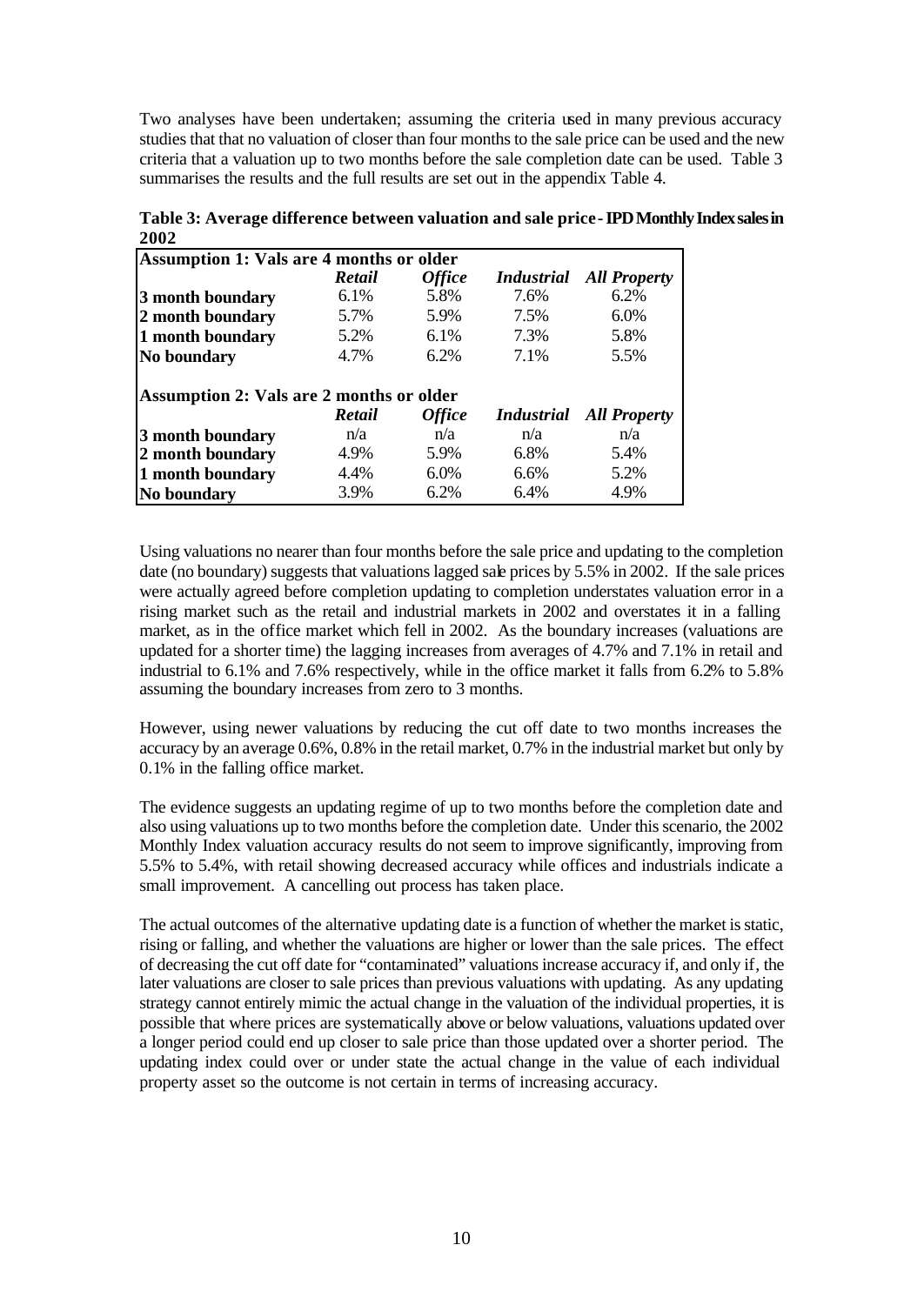|                |                                                     | Vals > Prices     | <b>Vals &lt; Prices</b> |
|----------------|-----------------------------------------------------|-------------------|-------------------------|
| <b>Rising</b>  | Reduce updating period                              | Increase accuracy | Decrease accuracy       |
| <b>Market</b>  | Adopt 2 month cut off period                        | Random change     | Random change           |
| <b>Falling</b> | <b>Reduce updating period</b>                       | Decrease accuracy | Increase accuracy       |
| <b>Market</b>  | <b>Adopt 2 month cut off period</b>   Random change |                   | Random change           |

**Table 4: Taxonomy of Change in Accuracy**

#### **Conclusions**

This paper is part of a major professional and academic development in the UK, in the wake of a major review of the valuation process (Carsberg, 2002), to identify the accuracy of valuations more closely and publish the results annually for the practitioner market. Timing issues have been identified as one of the technical difficulties in producing definitive results on differences between prices and valuations. Previous studies have not had a consistent approach to the problem, some have virtually ignored it, others have taken it into account but no consensus as to the issues or the approach have emerged.

The two specific issues addressed by this paper are, first, whether the sale price is known before the completion date and that information is included in the valuation when the valuer is undertaking valuations close to that sale date and second, if the sale is agreed before completion date, should the valuation be updated to this date rather than to the completion date. Rather than carry out survey work, the approach taken by this paper is to try and identify whether the 2002 sales in the IPD Monthly Index throw any light on either or both questions.

The first analysis was to see if there is any evidence that the valuations show increased movements to the sale price in a particular month before the sale completion date, indicating prior knowledge of the price.

This analysis showed that a significant movement in the valuations took place in the month before the transaction was completed, but no earlier. However, the last valuation was still some distance from the sale price so either not all valuers have the knowledge of sale price when undertaking this valuation, or they are using a partial updating strategy. There is a strong indication that the use of no valuations within three or four months, the test imposed by previous studies, is too onerous and can be relaxed. We intend to test this further by analysing more years on the monthly index, (especially more volatile years), and by undertaking survey and case study work together with an analysis of the IPD UK annual index. However, there is a clear indication that previous studies have been over-cautious in this respect.

The second analysis was to compare the difference between valuations and sale prices for various updating periods: to completion date, 1 month before, 2 months before and 3 months before. Part of the analysis included only valuations undertaken over 4 months before the sale completion date, and the other part included all valuations up to 2 months before.

Updating to a date prior to the completion date decreases the level of accuracy in a rising market and increases it in a falling market, assuming average valuations are lower than average sale prices, which is the case in the 2002 data. However, using valuations closer to the sale completion date increased accuracy so, overall, by using more valuations closer to the date and only updating to the assumed sale agreed date little difference was made to the overall outcome.

The conclusion needs further testing but the analysis undertaken of the 2002 IPD Monthly Index, and the literature on the valuation process, suggest that the alternative updating policy outlined above and the use of valuations closer to the completion date should form the basis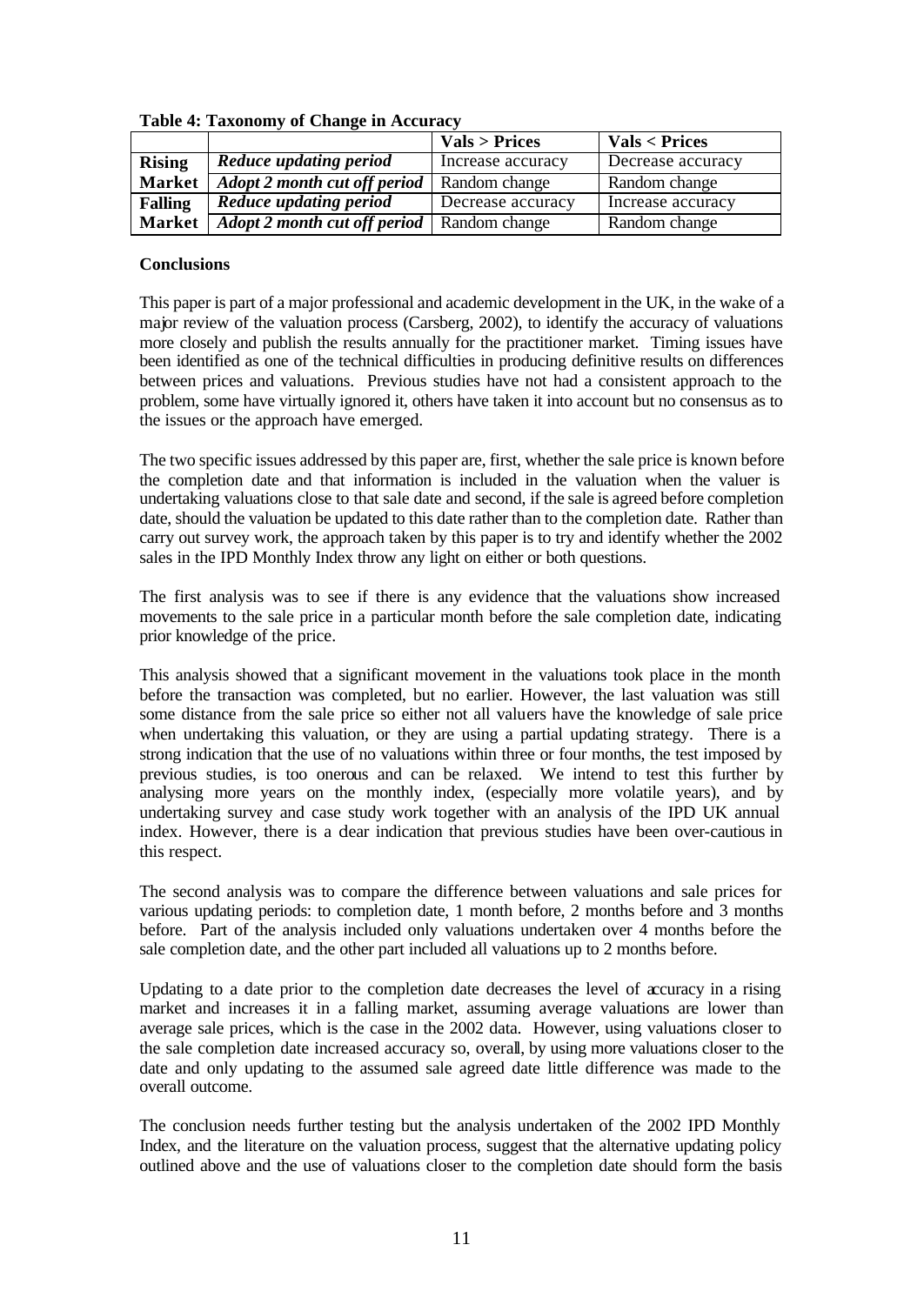for any accuracy study and will enable the determination of a more rational accuracy indicator.

### **References**

Baum, A., N. Crosby, P. Gallimore, A. Gray and P. McAllister (2000). *The Influence of Valuers and Valuations on the Workings of the Commercial Property Investment Market*. London. Investment Property Forum, RICS Research Foundation, Jones Lang LaSalle.

Blundell, G.F. and Ward, C.W.R. (1997). *The Accuracy of Valuations - Expectation and Reality.* Working Paper, The University of Reading

Carsberg, B. (2002). *Property Valuations*. Report of the RICS Committee. London. Royal Institution of Chartered Surveyors.

Cole, R. Guilkey, D. and Miles, M. (1986). Towards an Assessment of the Reliability of Commercial Appraisals. *The Appraisal Journal*, 54(3) 422-432.

Crosby, N. and Matysiak, G. (2002) *Valuation accuracy : addressing the Carsberg recommendations.* ERES paper, Helsinki, June.

Fisher, J., M. Miles and B. Webb (1999). How Reliable are Commercial Appraisals? Another Look*. Real Estate Finance;* 16 (3) 16-26.

IPD (2003) *Monthly Index 2002*. London. Investment Property Databank.

IPD/DJ. (1990). *The Variance in Valuations*. London. Drivers Jonas/Investment Property Databank.

IPD/DJ. (2003). *Variance in Valuations (7e).* London. Investment Property Databank/Drivers Jonas.

IPF (1995) *Report of the Working Party on Streamlining Commercial Property Transactions.* London. Investment Property Forum.

IPF (1996) *"Readiness for Sale" – The Code of Practice for Streamlining Commercial Property Transactions*. London. Investment Property Forum.

IVSC (2002). *International Valuation Standards 2001*. London. International Valuation Standards Committee.

McNamara, P (1998) *Exploring Liquidity: Recent Survey Findings*. Paper to <sup> $\uparrow$ h</sup> IPD Conference, Brighton, November.

Matysiak, G. and Wang, P. (1995). Commercial property market prices and valuations : analysing the correspondence. *Journal of Property Research,* 12:181-202.

Mokrane, M (2002). *Valuations – standards, accuracy, consistency*. Paper to IPD European Strategies Conference. Wiesbaden, May.

Newell, G and Kishore, R. (1998). *The Accuracy of Commercial Property Valuations*. Paper to 4<sup>th</sup> Pacific Rim Real Estate Society Conference, Perth, January.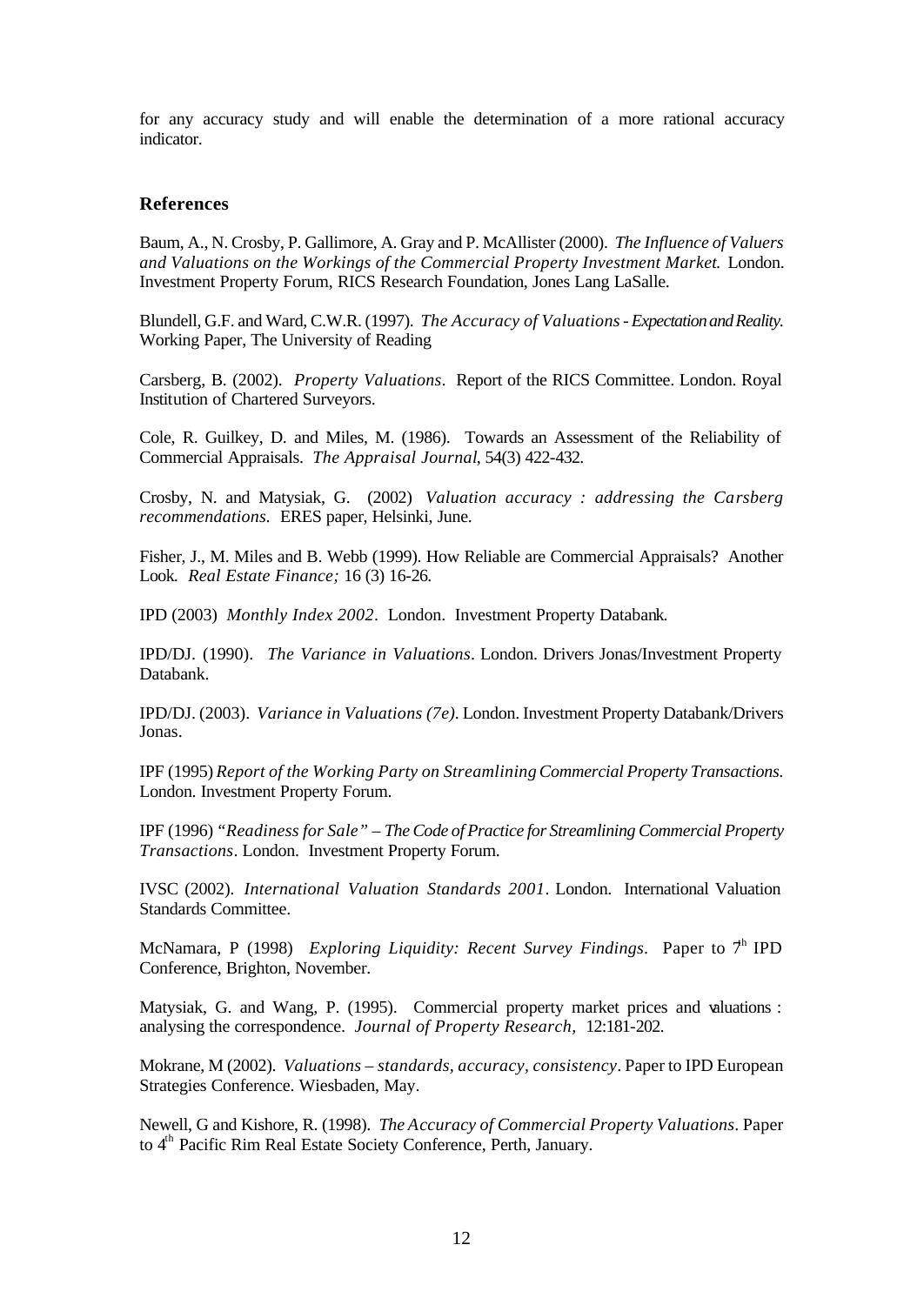Parker, D. (1998) *Valuation Accuracy – An Australian Perspective*. Paper to 4<sup>th</sup> Pacific Rim Real Estate Society Conference, Perth, January.

RICS (2002) *Carsberg Review Committee Report*. London. RICS

Webb, B. (1994). On the Reliability of Commercial Appraisals : An Analysis of Properties sold from the Russell-NCREIF Index. *Real Estate Finance* 11(1) 62-65.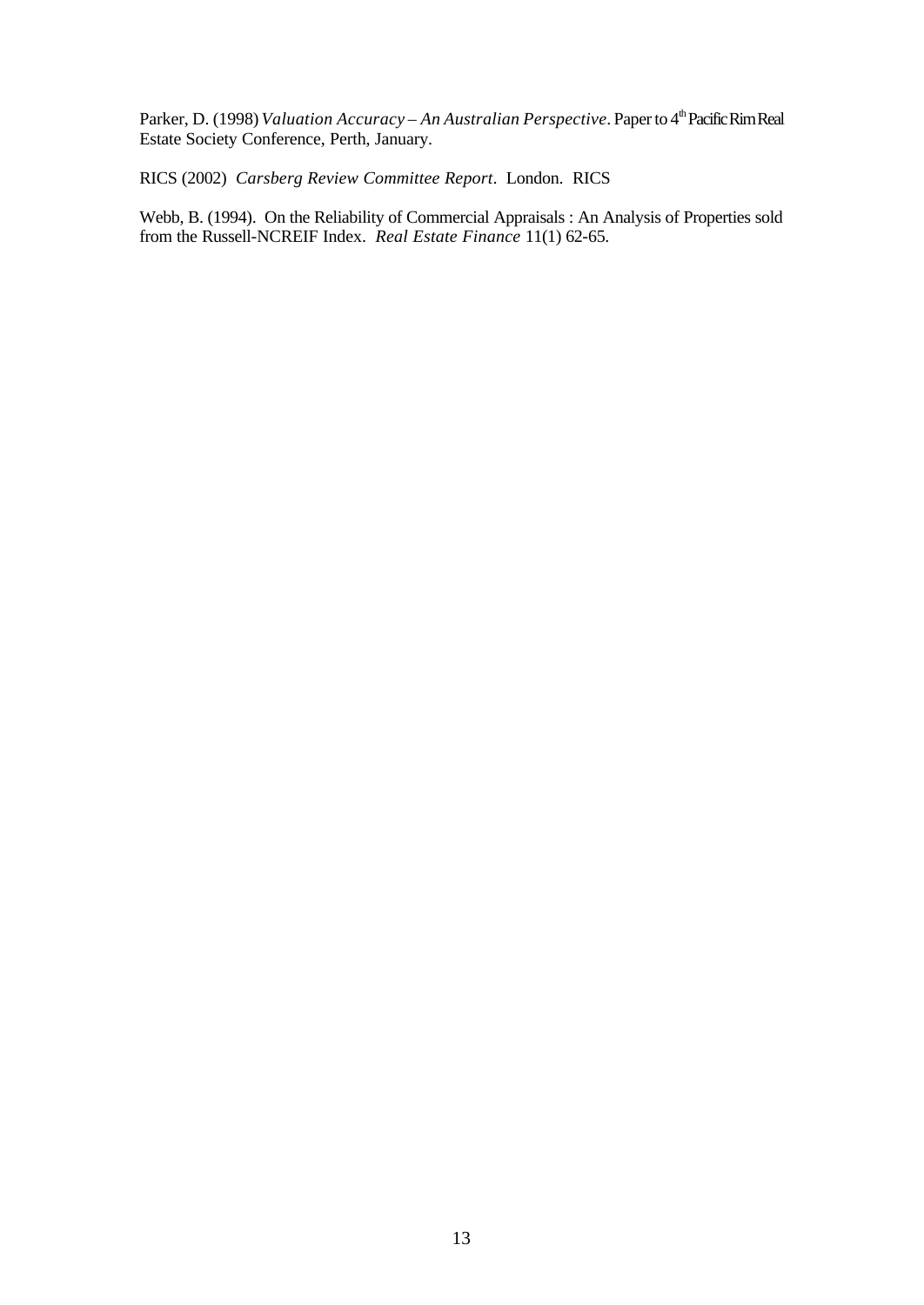|               |            |                |        |        |                                                                                                                 |        |        |        |        |            | Appendix Table 1: Difference between monthly valuation in year before sale (tminus1, 2, etc) and sale price (P) IPD Monthly Index 2002 |                                                                                                                                          |
|---------------|------------|----------------|--------|--------|-----------------------------------------------------------------------------------------------------------------|--------|--------|--------|--------|------------|----------------------------------------------------------------------------------------------------------------------------------------|------------------------------------------------------------------------------------------------------------------------------------------|
| Retail        |            |                |        |        | P - tminus P - tminus P - tminus P - tminus P - tminus P - tminus P - tminus P - tminus P - tminus P - tminus   |        |        |        |        |            | P - tminus                                                                                                                             | P - tminus                                                                                                                               |
|               |            | 2              | 3      | 4      | 5                                                                                                               | 6      | 7      | 8      | 9      | 10         | 11                                                                                                                                     | 12                                                                                                                                       |
|               |            |                |        |        | P - tminus1 P - tminus2 P - tminus3 P - tminus4 P - tminus5 P - tminus6 P - tminus7 P - tminus8 P - tminus9 P - |        |        |        |        |            |                                                                                                                                        | tminus10 P - tminus11 P - tminus12                                                                                                       |
| Obs           | 241        | 241            | 241    | 241    | 241                                                                                                             | 241    | 241    | 241    | 239    | 239        | 238                                                                                                                                    | 236                                                                                                                                      |
| Mean          | 2.43%      | 4.88%          | 5.68%  | 6.44%  | 6.82%                                                                                                           | 6.44%  | 6.50%  | 6.35%  | 5.84%  | 5.88%      | 5.53%                                                                                                                                  | 5.53%                                                                                                                                    |
| St Dev        | 5.74%      | 8.52%          | 9.04%  | 9.34%  | 9.80%                                                                                                           | 11.03% | 11.37% | 11.86% | 13.80% | 13.84%     | 14.18%                                                                                                                                 | 14.18%                                                                                                                                   |
|               |            |                |        |        |                                                                                                                 |        |        |        |        |            |                                                                                                                                        |                                                                                                                                          |
| <b>Office</b> | P - tminus |                |        |        | P - tminus P - tminus P - tminus P - tminus P - tminus P - tminus P - tminus P - tminus                         |        |        |        |        | P - tminus | P - tminus                                                                                                                             | P - tminus                                                                                                                               |
|               |            | 2              | 3      | 4      | 5                                                                                                               | 6      |        | 8      | 9      | 10         | 11                                                                                                                                     | 12 <sup>2</sup>                                                                                                                          |
|               |            |                |        |        |                                                                                                                 |        |        |        |        |            |                                                                                                                                        | P - tminus1 P - tminus2 P - tminus3 P - tminus4 P - tminus5 P - tminus6 P - tminus7 P - tminus8 P - tminus10 P - tminus11 P - tminus12   |
| Obs           | 111        | 111            | 111    | 111    | 111                                                                                                             | 111    | 111    | 111    | 111    | 111        | 111                                                                                                                                    | 111                                                                                                                                      |
| Mean          | 3.77%      | 5.87%          | 6.43%  | 5.72%  | 6.08%                                                                                                           | 6.04%  | 6.34%  | 6.30%  | 6.23%  | 6.47%      | 6.63%                                                                                                                                  | 6.71%                                                                                                                                    |
| St Dev        | 10.33%     | 11.29%         | 11.70% | 22.50% | 22.75%                                                                                                          | 22.99% | 23.21% | 23.26% | 23.48% | 23.57%     | 23.86%                                                                                                                                 | 23.94%                                                                                                                                   |
|               |            |                |        |        | Industrial P - tminus P - tminus P - tminus P - tminus P - tminus P - tminus P - tminus P - tminus P - tminus   |        |        |        |        | P - tminus | P - tminus                                                                                                                             | $P -$ tminus                                                                                                                             |
|               |            | $\overline{2}$ | 3      | 4      | 5                                                                                                               | 6      |        | 8      | 9      | 10         | 11                                                                                                                                     | 12                                                                                                                                       |
|               |            |                |        |        |                                                                                                                 |        |        |        |        |            |                                                                                                                                        | P - tminus1P - tminus2P - tminus3P - tminus4P - tminus5P - tminus6P - tminus7P - tminus8P - tminus9P - tminus10P - tminus11 P - tminus12 |
| Obs           | 65         | 65             | 65     | 65     | 65                                                                                                              | 65     | 65     | 65     | 65     | 65         | 64                                                                                                                                     | 63                                                                                                                                       |
| Mean          | 5.70%      | 6.80%          | 6.99%  | 7.78%  | 7.76%                                                                                                           | 7.97%  | 8.26%  | 8.46%  | 8.22%  | 8.07%      | 7.98%                                                                                                                                  | 8.11%                                                                                                                                    |
| St Dev        | 9.30%      | 9.24%          | 9.75%  | 10.48% | 10.70%                                                                                                          | 11.00% | 11.65% | 12.04% | 11.99% | 13.50%     | 13.61%                                                                                                                                 | 14.06%                                                                                                                                   |
|               |            |                |        |        |                                                                                                                 |        |        |        |        |            |                                                                                                                                        |                                                                                                                                          |
| All           |            |                |        |        | P - tminus P - tminus P - tminus P - tminus P - tminus P - tminus P - tminus P - tminus P - tminus              |        |        |        |        | P - tminus | P - tminus                                                                                                                             | P - tminus                                                                                                                               |
|               |            | $\overline{2}$ | 3      | 4      | 5                                                                                                               | 6      |        | 8      | 9      | 10         | 11                                                                                                                                     | 12                                                                                                                                       |
|               |            |                |        |        |                                                                                                                 |        |        |        |        |            |                                                                                                                                        | P-tminus1P-tminus2P-tminus3P-tminus4P-tminus5P-tminus6P-tminus7P-tminus7P-tminus8P-tminus9P-tminus10P-tminus11 P-tminus12                |
| Obs           | 417        | 417            | 417    | 417    | 417                                                                                                             | 417    | 417    | 417    | 415    | 415        | 413                                                                                                                                    | 410                                                                                                                                      |
| Mean          | 3.30%      | 5.44%          | 6.08%  | 6.46%  | 6.77%                                                                                                           | 6.57%  | 6.73%  | 6.67%  | 6.32%  | 6.38%      | 6.21%                                                                                                                                  | 6.24%                                                                                                                                    |
| St Dev        | 7.87%      | 9.45%          | 9.91%  | 14.19% | 14.50%                                                                                                          | 15.13% | 15.44% | 15.72% | 16.70% | 16.93%     | 17.23%                                                                                                                                 | 17.34%                                                                                                                                   |

14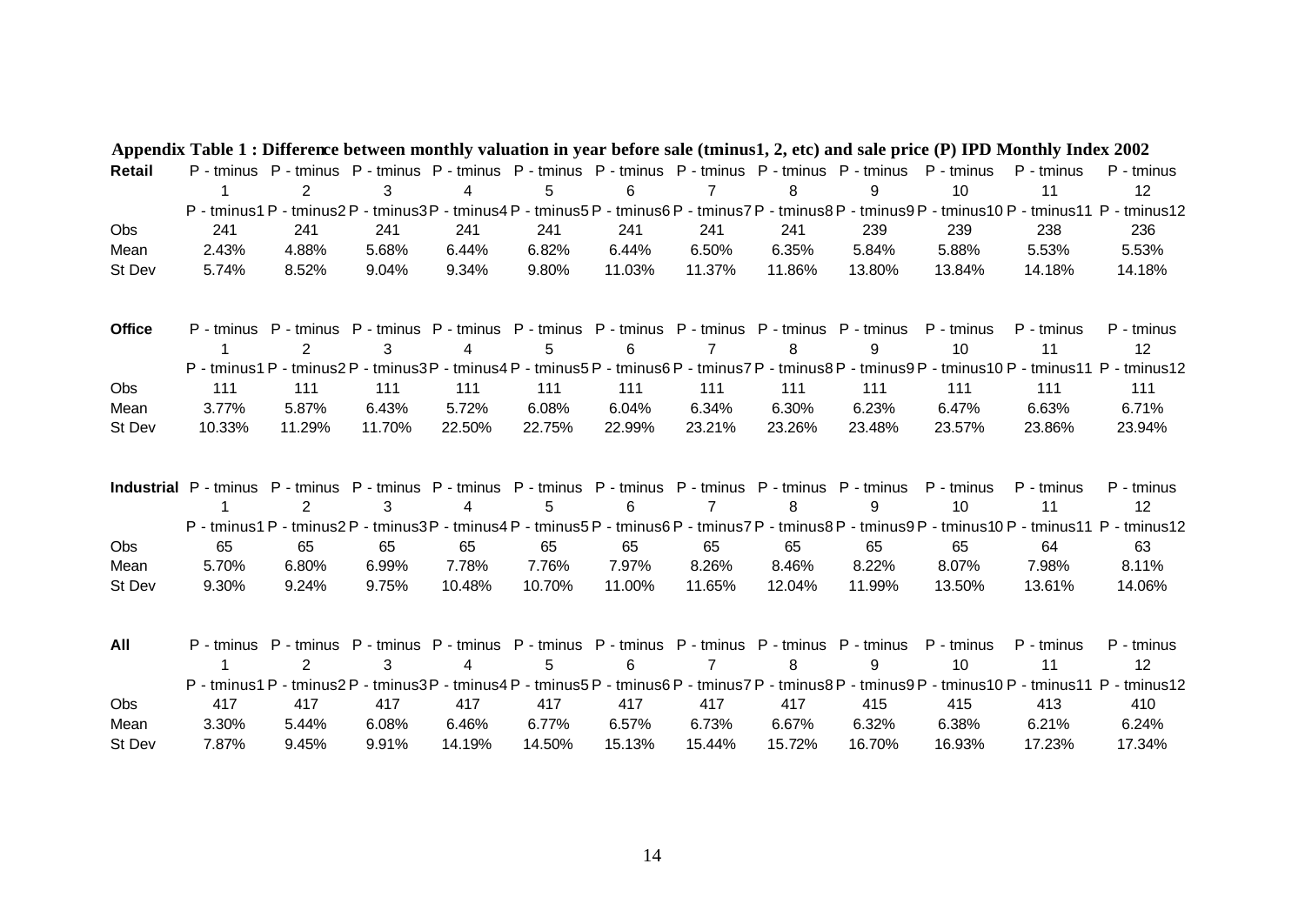|                   |              | $(P = \text{ sale price}, V1 = \text{valuation in month prior to sale price}, etc)$ |                |                 |                |                     |                |                   |                   |                |                |              |
|-------------------|--------------|-------------------------------------------------------------------------------------|----------------|-----------------|----------------|---------------------|----------------|-------------------|-------------------|----------------|----------------|--------------|
| Retail            | <b>GSP</b>   | tminus1                                                                             | tminus2        | tminus3         | tminus4        | tminus5             | tminus6        | tminus7           | tminus8           | tminus9        | tminus10       | tminus11     |
|                   | less         | less                                                                                | less           | less            | less           | less                | less           | less              | less              | less           | less           | less         |
|                   | tminus1      | tminus2                                                                             | tminus3        | tminus4         | tminus5        | tminus6             | tminus7        | tminus8           | tminus9           | tminus10       | tminus11       | tminus12     |
| Obs               | 241          | 241                                                                                 | 241            | 241             | 241            | 241                 | 241            | 241               | 239               | 239            | 238            | 236          |
| Mean              | 2.85%        | 3.50%                                                                               | 0.99%          | 0.90%           | 0.55%          | $-0.24%$            | 0.13%          | $-0.07%$          | $-0.39%$          | 0.06%          | $-0.25%$       | 0.05%        |
| St Dev            | 6.31%        | 14.68%                                                                              | 4.35%          | 3.39%           | 2.88%          | 3.15%               | 2.11%          | 2.53%             | 2.63%             | 1.37%          | 2.50%          | 1.75%        |
| <b>Office</b>     | <b>GSP</b>   | tminus1                                                                             | tminus2        | tminus3         | tminus4        | tminus5             | tminus6        | tminus7           | tminus8           | tminus9        | tminus10       | tminus11     |
|                   | less         | less                                                                                | less           | less            | less           | less                | less           | less              | less              | less           | less           | less         |
| Obs               | tminus1      | tminus2                                                                             | tminus3        | tminus4         | tminus5        | tminus6             | tminus7        | tminus8           | tminus9           | tminus10       | tminus11       | tminus12     |
| Mean              | 111<br>6.02% | 111<br>2.51%                                                                        | 111            | 111             | 111            | 111                 | 111            | 111               | 111               | 111            | 111            | 111<br>1.19% |
| St Dev            | 22.65%       | 5.63%                                                                               | 0.70%<br>2.68% | 1.54%<br>18.88% | 0.50%<br>2.99% | 0.04%<br>2.51%      | 0.42%<br>2.42% | $-0.03%$<br>0.88% | $0.00\%$<br>2.15% | 0.30%<br>1.51% | 0.30%<br>3.10% | 18.91%       |
|                   |              |                                                                                     |                |                 |                |                     |                |                   |                   |                |                |              |
| <b>Industrial</b> | <b>GSP</b>   | tminus1                                                                             | tminus2        | tminus3         | tminus4        | tminus <sub>5</sub> | tminus6        | tminus7           | tminus8           | tminus9        | tminus10       | tminus11     |
|                   | less         | less                                                                                | less           | less            | less           | less                | less           | less              | less              | less           | less           | less         |
|                   | tminus1      | tminus2                                                                             | tminus3        | tminus4         | tminus5        | tminus6             | tminus7        | tminus8           | tminus9           | tminus10       | tminus11       | tminus12     |
| Obs               | 65           | 65                                                                                  | 65             | 65              | 65             | 65                  | 65             | 65                | 65                | 65             | 64             | 63           |
| Mean              | 7.22%        | 1.22%                                                                               | 0.29%          | 1.03%           | 0.02%          | 0.28%               | 0.47%          | 0.33%             | $-0.14%$          | 0.71%          | 0.23%          | 0.19%        |
| St Dev            | 12.15%       | 3.09%                                                                               | 2.51%          | 4.10%           | 0.96%          | 1.86%               | 2.93%          | 1.95%             | 3.99%             | 9.23%          | 1.39%          | 1.93%        |
| All               | <b>GSP</b>   | tminus1                                                                             | tminus2        | tminus3         | tminus4        | tminus5             | tminus6        | tminus7           | tminus8           | tminus9        | tminus10       | tminus11     |
|                   | less         | less                                                                                | less           | less            | less           | less                | less           | less              | less              | less           | less           | less         |
|                   | tminus1      | tminus2                                                                             | tminus3        | tminus4         | tminus5        | tminus6             | tminus7        | tminus8           | tminus9           | tminus10       | tminus11       | tminus12     |
| Obs               | 417          | 417                                                                                 | 417            | 417             | 417            | 417                 | 417            | 417               | 415               | 415            | 413            | 410          |
| Mean              | 4.38%        | 2.88%                                                                               | 0.80%          | 1.09%           | 0.45%          | $-0.08%$            | 0.26%          | 0.00%             | $-0.25%$          | 0.22%          | $-0.03%$       | 0.38%        |
| St Dev            | 13.59%       | 11.61%                                                                              | 3.72%          | 10.18%          | 2.71%          | 2.82%               | 2.33%          | 2.12%             | 2.78%             | 3.86%          | 2.56%          | 9.94%        |

| Appendix Table 2 : Difference between sale price or valuation and preceding valuation IPD Monthly Index 2002 |  |  |
|--------------------------------------------------------------------------------------------------------------|--|--|
| $(P = sale price, V1 = valuation in month prior to sale price, etc)$                                         |  |  |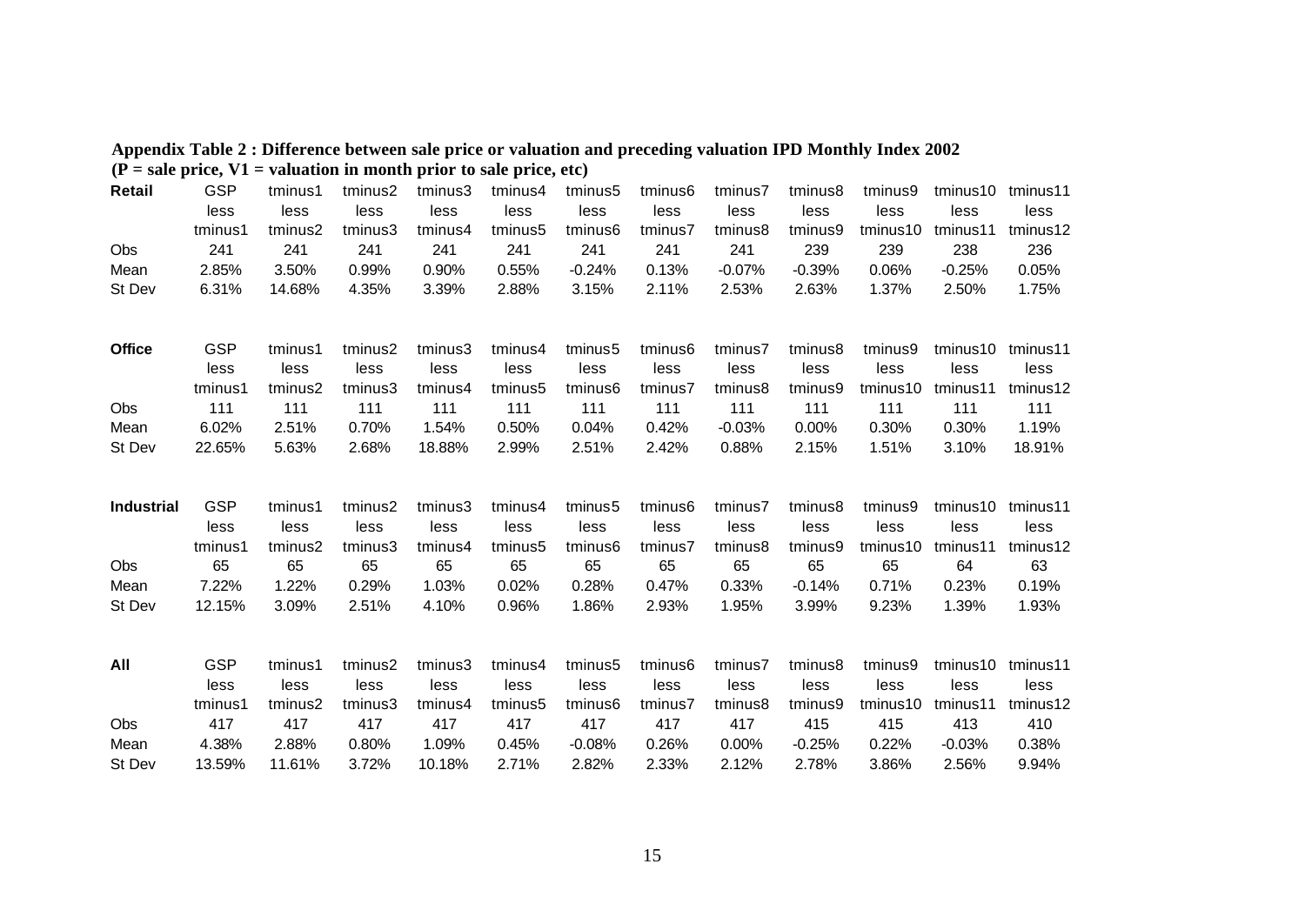### **Appendix Table 3 : Significance testing of changes in last valuation and sale price**

*Significance testing of the proportional changes - last valuation changer from penultimate valuation is different from all other monthly valuation changes*

| All Property        |         | Retail              |        | Office              |        | Industrial             |        |
|---------------------|---------|---------------------|--------|---------------------|--------|------------------------|--------|
| Sum of all changes  | 11.8933 | Sum Retail changes  | 4.1549 | Sum Offices changes | 5.5272 | Sum Industrial changes | 2.2113 |
| No of observations  | 4155    | No of observations  | 2398   | No of observations  | 1110   | No of observations     | 647    |
| Mean Change         | 0.29%   | Mean Ret change     | 0.17%  | Mean Off change     | 0.50%  | Mean Ind change        | 0.34%  |
| <b>All Property</b> |         | Retail              |        | Office              |        | Industrial             |        |
| Sample mean         | 2.88%   | Sample mean         | 3.50%  | Sample mean         | 2.51%  | Sample mean            | 1.22%  |
| Hypothesised mean   | 0.29%   | Hypothesised mean   | 0.17%  | Hypothesised mean   | 0.50%  | Hypothesised mean      | 0.34%  |
| Sample StDev        | 11.61%  | Sample StDev        | 14.68% | Sample StDev        | 5.63%  | Sample StDev           | 3.09%  |
| No of obs in period | 417     | No of obs in period | 241    | No of obs in period | 111    | No of obs in period    | 65     |
| T Statistic         | 4.5699  | <b>T</b> Statistic  | 3.5235 | T Statistic         | 3.7688 | <b>T</b> Statistic     | 2.3006 |
| P-values            | 0.0000  | P-values            | 0.0003 | P-values            | 0.0001 | P-values               | 0.0123 |

*Significance testing of the proportional changes - difference between last valuation and sale price compared to monthly changes in valuation*

| All Property        |                                                 | Retail              |         | Office              |        | Industrial             |          |
|---------------------|-------------------------------------------------|---------------------|---------|---------------------|--------|------------------------|----------|
| Sum of all changes* | 23.9222                                         | Sum Retail changes  | 12.6003 | Sum Offices changes | 8.3160 | Sum Industrial changes | 3.0060   |
| No of observations  | 4572                                            | No of observations  | 2639    | No of observations  | 1221   | No of observations     | 712      |
| Mean Change         | 0.52%                                           | Mean Ret change     | 0.48%   | Mean Off change     | 0.68%  | Mean Ind change        | 0.42%    |
|                     | * This time including the last valuation change |                     |         |                     |        |                        |          |
| <b>All Property</b> |                                                 | Retail              |         | Office              |        | Industrial             |          |
| Sample mean         | 4.38%                                           | Sample mean         | 2.85%   | Sample mean         | 6.02%  | Sample mean            | 7.22%    |
| Hypothesised mean   | 0.52%                                           | Hypothesised mean   | 0.48%   | Hypothesised mean   | 0.68%  | Hypothesised mean      | 0.42%    |
| Sample StDev        | 1.61%                                           | Sample StDev        | 14.68%  | Sample StDev        | 5.63%  | Sample StDev           | 3.09%    |
| No of obs in period | 417                                             | No of obs in period | 241     | No of obs in period | 111    | No of obs in period    | 65       |
| T Statistic         | 6.7783                                          | <b>T</b> Statistic  | 2.5132  | T Statistic         | 9.9920 | <b>T</b> Statistic     | 17.75185 |
| P-values            | 0.0000                                          | P-values            | 0.0063  | P-values            | 0.0000 | P-values               | 0.0000   |